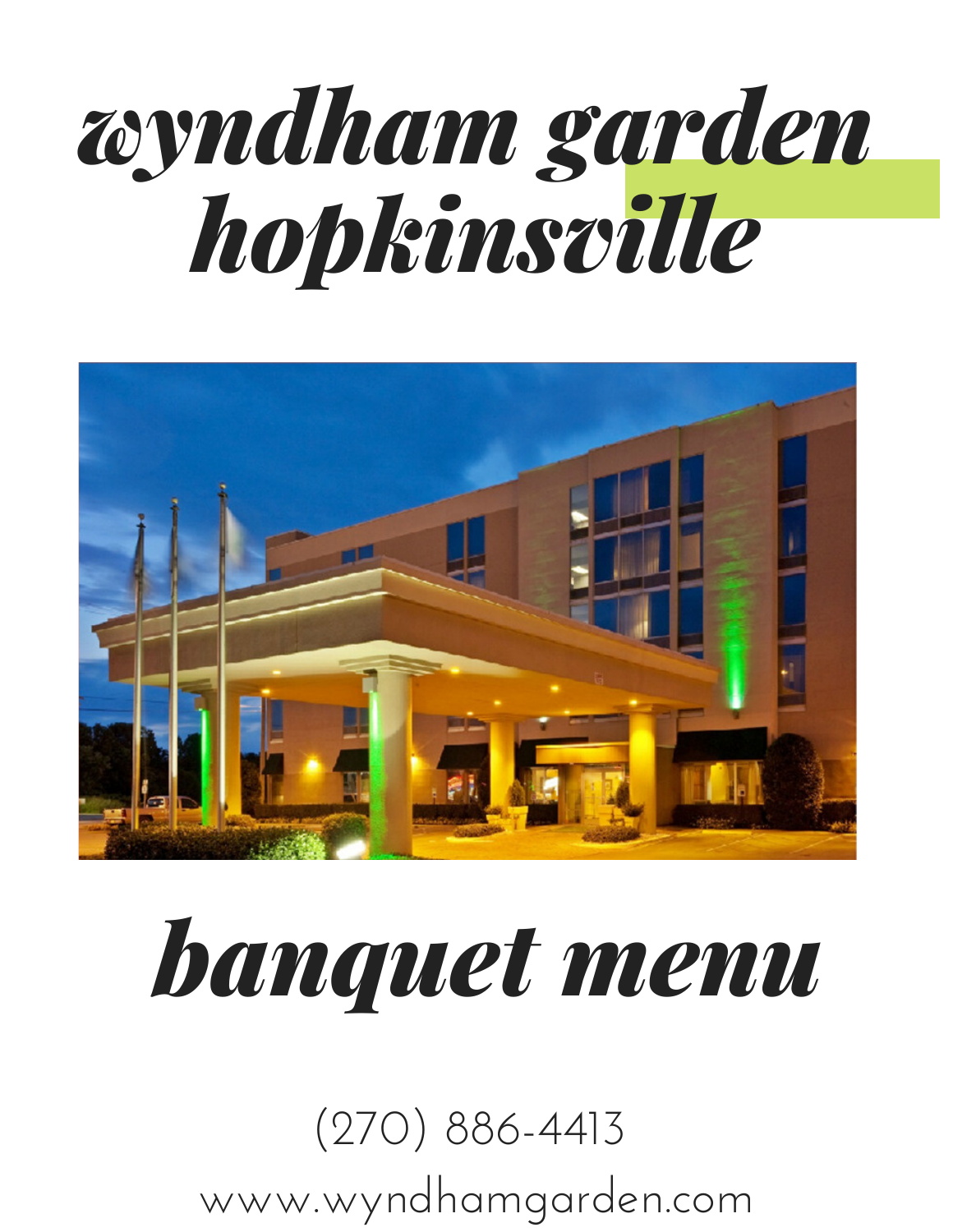*breakfast*

### *healthy start buffet \$12*

- oatmeal, served with appropriate toppings
- yogurt, served with granola
- fresh, sliced fruit
- scrambled egg whites
- wheat toast
- Royal cup coffee
- iced or hot tea
- water

#### *enhancements \$5*

- breakfast burritos
- breakfast sandwiches eggs, cheese and choice of meat served on a fresh biscuit
- waffle station, complete with assorted toppings
- omelet station our Chef prepares custom omelets in your banquet room, attendant fee applies

# *southern buffet \$14*

- 
- scrambled eggs
- bacon and sausage
- breakfast potatoes
- country grits
- biscuits and gravy
- Royal cup coffee
- iced or hot tea
- orange juice
- water

# *reveille buffet \$10*

- assorted muffins
- assorted Danish
- whole fruit
- yogurt, served with granola
- Royal cup coffee
- iced or hot tea
- water

breakfast prices are per person, subject to a 20% service charge and 6% sales tax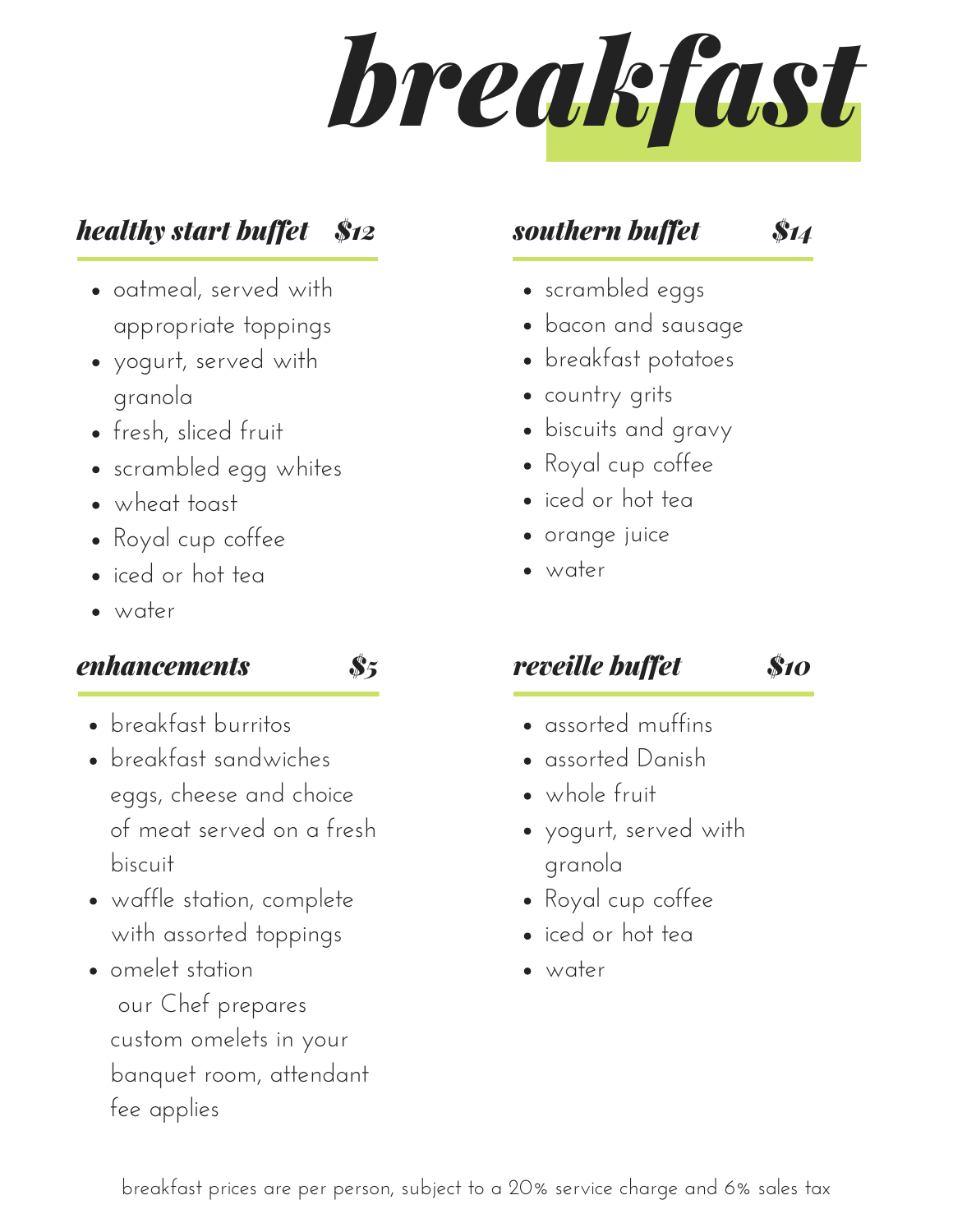

plated lunches are accompanied by chef's selection of a cookie or brownie and served with iced tea and water

#### *chicken caesar salad \$13*

grilled chicken served on a bed of fresh romaine lettuce, tossed with Caesar dressing and garnished with grated parmesan cheese

#### *club sandwich \$13*

sliced ham and turkey sandwich topped with bacon, lettuce, tomato, cheese, mustard and mayonnaise served with pub chips or fries

# *pulled pork sandwich \$14*

pulled pork on a brioche bun and topped with barbeque sauce served with pub chips or fries

# *garden pesto pasta \$13*

seasonal vegetables sautéed and served on a bed of pasta tossed in pesto sauce add grilled chicken \$4

# *chef's chicken \$15*

grilled chicken breast served with chef's selection starch and vegetable

# *Kentucky hot brown \$16*

baked turkey sandwich, topped with Mornay cream sauce, roma tomato and crispy bacon

lunch prices are per person, subject to a 20% service charge and 6% sales tax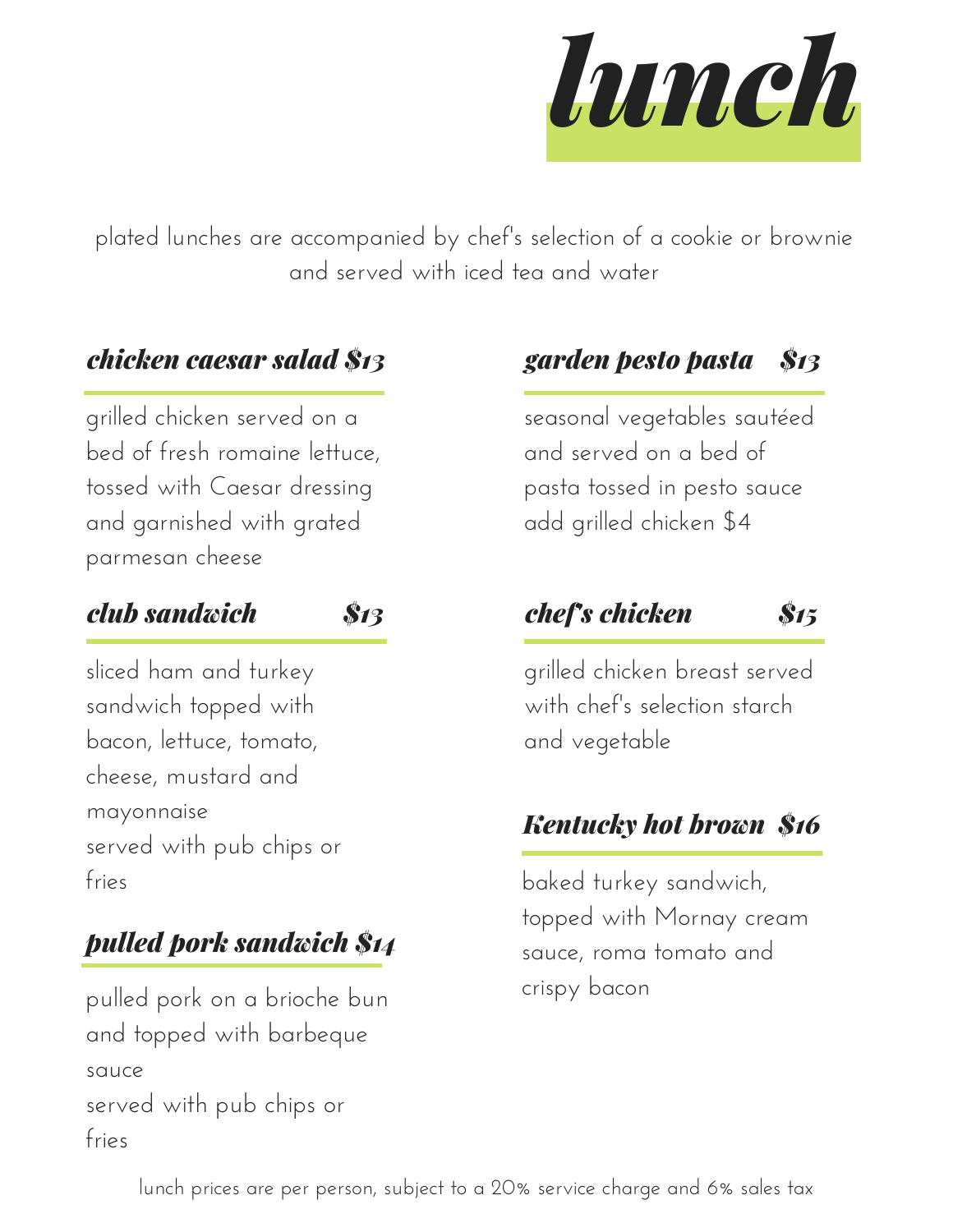

# *davis deli buffet \$14*

- choice of soup du jour or a mixed green salad bar
- deli meat platter
- assorted bread display
- toppings, to include: lettuce, tomato, sliced cheeses, pickles
- appropriate condiments
- cookies or brownies
- Royal cup coffee
- iced tea and water

#### *main street buffet \$15*

- selection of two soups: creamy tomato, loaded potato, vegetable beef or chicken noodle
- build your own salad display
- potato salad
- freshly baked croissants
- cookies or brownies
- Royal cup coffee
- iced tea and water
- add chicken or tuna salad \$3

# *del taco buffet \$15*

- tri-colored tortilla chips, served with fresh salsa and guacamole
- hard and soft taco shells
- grilled chicken
- seasoned ground beef
- appropriate toppings
- yellow rice
- black beans
- churros
- iced tea and water
- upgrade to fajita beef \$3

# *backyard buffet \$13*

- mixed green salad
- coleslaw
- all beef hot dogs
- classic buns
- pub chips or fries
- assorted toppings & condiments
- cookies or brownies
- iced tea and water

lunch prices are per person, subject to a 20% service charge and 6% sales tax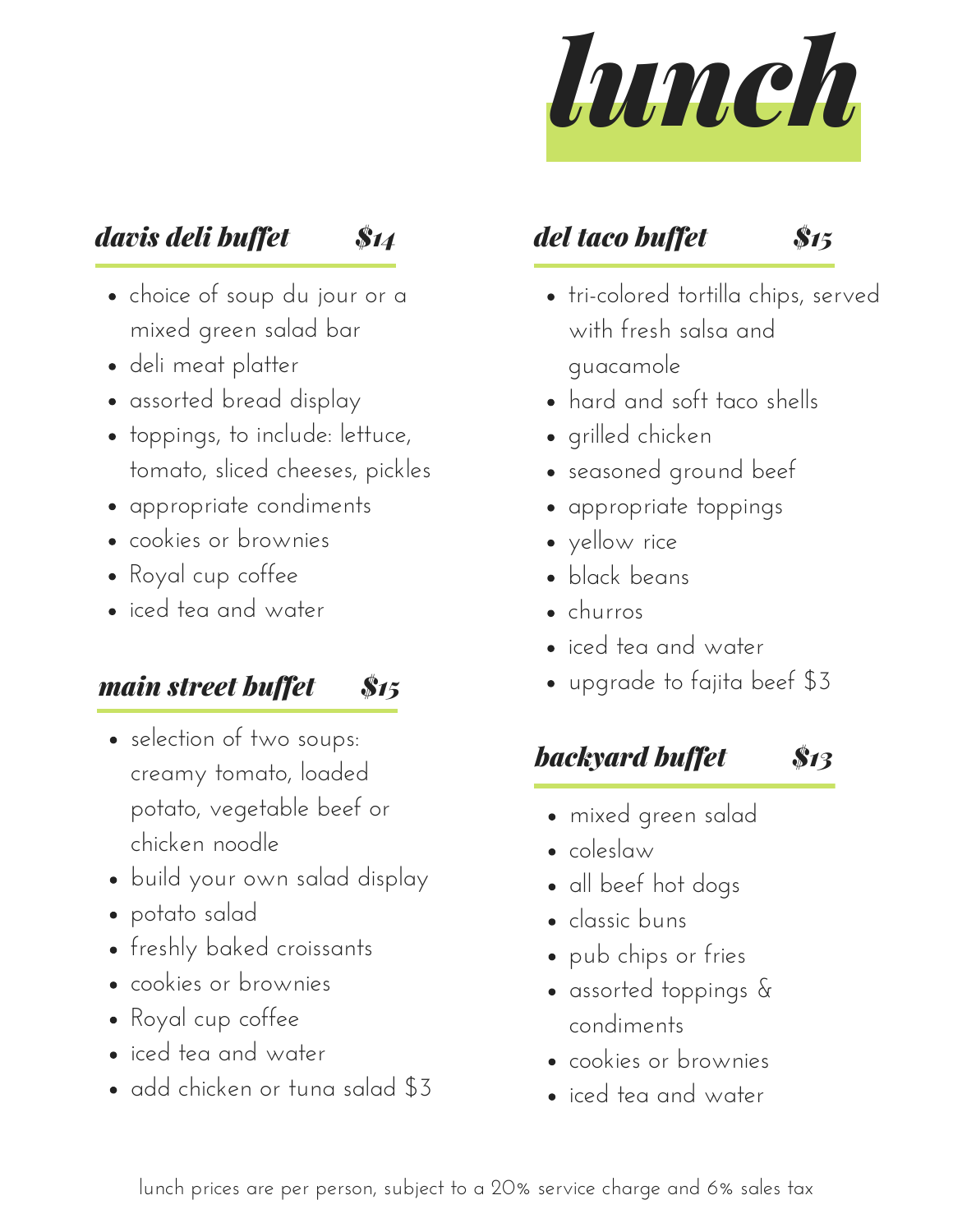

#### *salads*

cold salad (select one): -potato -pasta -button mushroom -coleslaw mixed garden green salad

#### *starches (select one)*

rice pilaf mashed potatoes parsley new potatoes scalloped potatoes macaroni and cheese

# *vegetables (select one)*

buttered corn country style green beans vegetable medley candied carrots brussel sprouts fried okra

# *entrées (select one)*

fried chicken baked chicken pulled pork sliced Kentucky pit ham beef tips sliced inside round of beef fried catfish lemon pepper catfish

# *desserts (select one)*

apple cobbler peach cobbler cheesecake banana pudding strawberry shortcake

# *accompaniments*

freshly baked rolls with butter iced sweet tea Royal cup coffee water

lunch prices are per persona and subject to a 20% service charge and 6% sales tax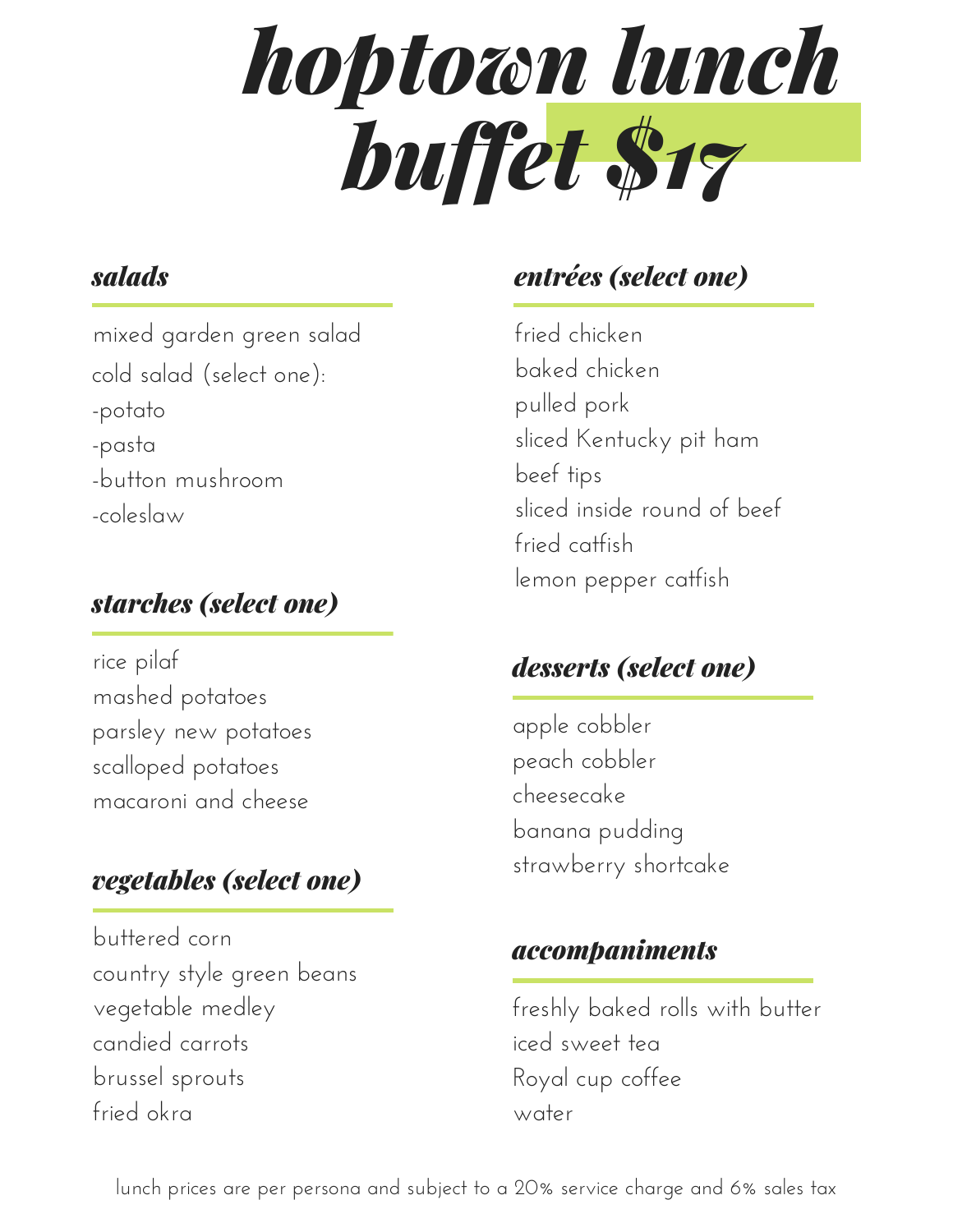

break packages are based on one hour of service

#### *extra inning \$9*

roasted peanuts Cracker Jack warm pretzels mini ball park franks Coca-Cola products iced tea and water

#### *movie matinee \$9*

freshly popped popcorn assorted theatre candy nachos and cheese Coca-Cola products iced tea and water

#### *enhancements \$4*

snow cone station build your own sundae bar make your own trail mix funnel cake station gourmet popcorn bar

#### *health nut \$10*

sliced fruit with yogurt dip vegetable crudité with ranch hummus with pita chips bottled water crystal light packets

# *state fair \$8*

cotton candy funnel cake fingers candy bars freshly popped popcorn lemonade iced tea and water

break prices are per person, subject to a 20% service charge and 6% sales tax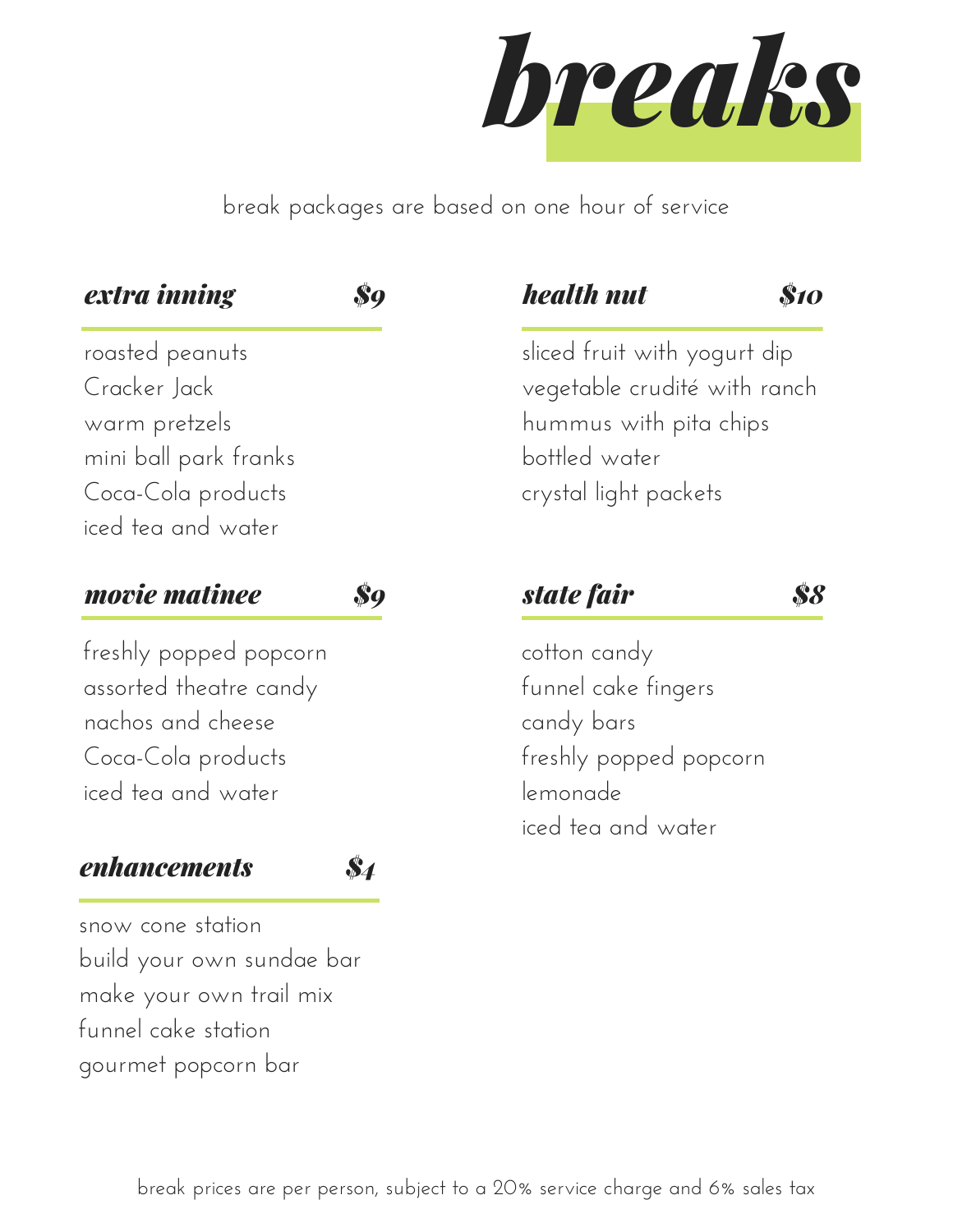*breaks*

#### *by the dozen*

bagels & cream cheese \$24 assorted Danish \$24 assorted muffins \$24 cinnamon rolls \$28 breakfast sandwiches \$27 cookies \$22 brownies \$26

#### *by the gallon*

Royal cup coffee \$22 hot tea \$22 iced tea \$18 orange juice \$24 lemonade \$18 fruit punch \$18

#### *by consumption*

whole fruit \$2 individual yogurt cups \$3 granola bars \$2 individual bags of chips \$2 candy bars \$2 trail mix \$3 individual juice \$2.5 Coca-Cola cans \$2 bottled water \$2 assorted energy drinks \$4

break prices are per item and are subject to a 20% service charge and 6% sales tax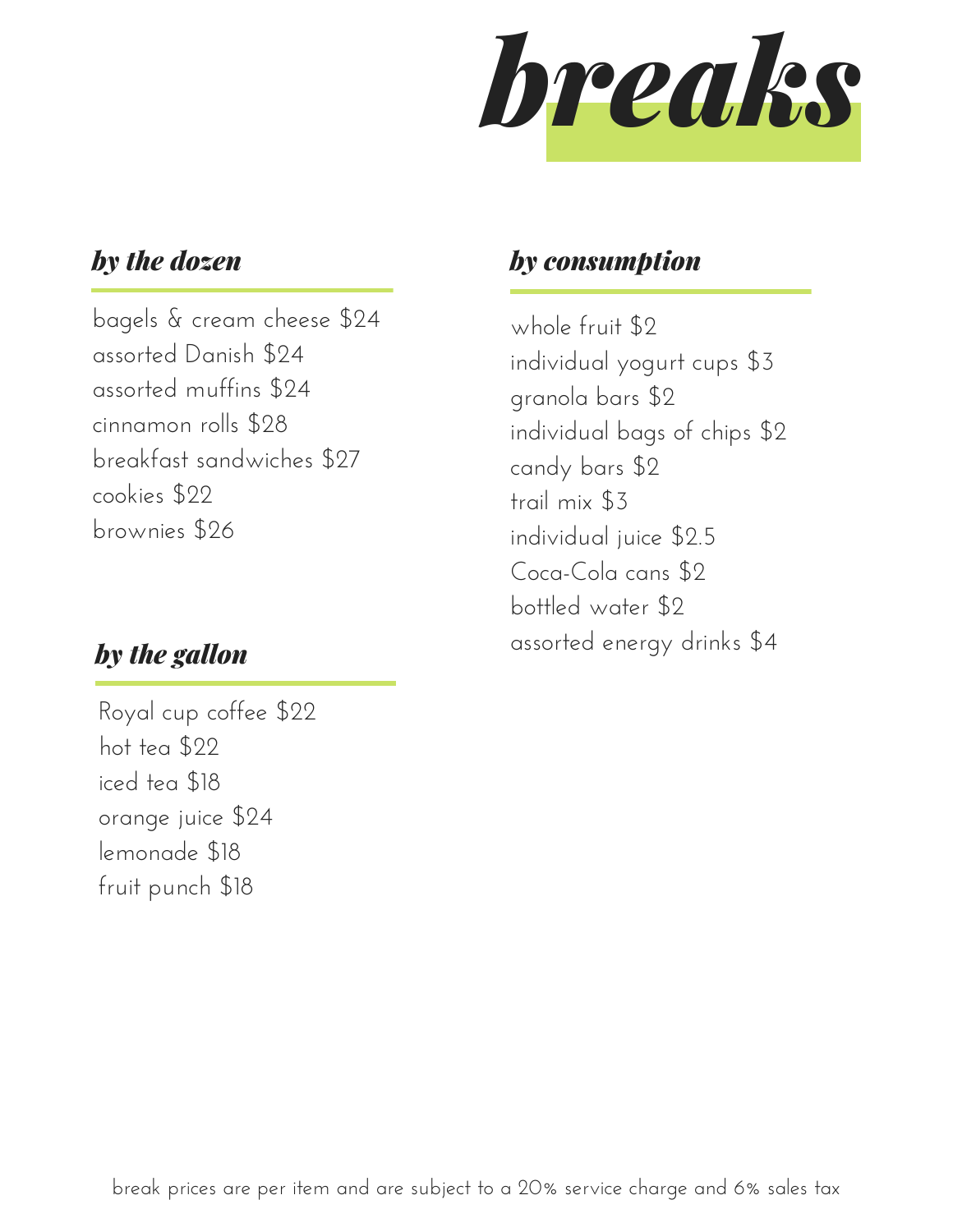

plated dinners are accompanied by pre-set salad, chef's selection of appropriate starch and vegetable, enhanced dessert, fresh bread service, Royal cup coffee, iced tea and water

# *prime rib \$34*

garlic crusted prime rib, cooked to medium temperature, served with au jus

# *chef's chicken \$18*

sautéed chicken breast, topped with a tasty cream sauce and garnished with fresh parsley

# *sliced pit ham \$18*

slow cooked Kentucky ham, thick sliced and served hot

# *grilled sirloin \$26*

seasoned 8 oz sirloin grilled to your choice of temperature

# *beef brisket \$19*

slow cooked and served thin sliced with barbeque sauce on the side

# *chicken parmesan \$19*

breaded and baked chicken, topped with melted parmesan cheese and marinara sauce

# *vegetable primavera \$17*

seasonal vegetables, grilled and served on a bed of angel hair pasta and tossed in fresh cream sauce

# *barbeque chicken \$18*

whole pieces of chicken, baked and smothered in barbeque sauce

dinner prices are per person, subject to a 20% service charge and 6% sales tax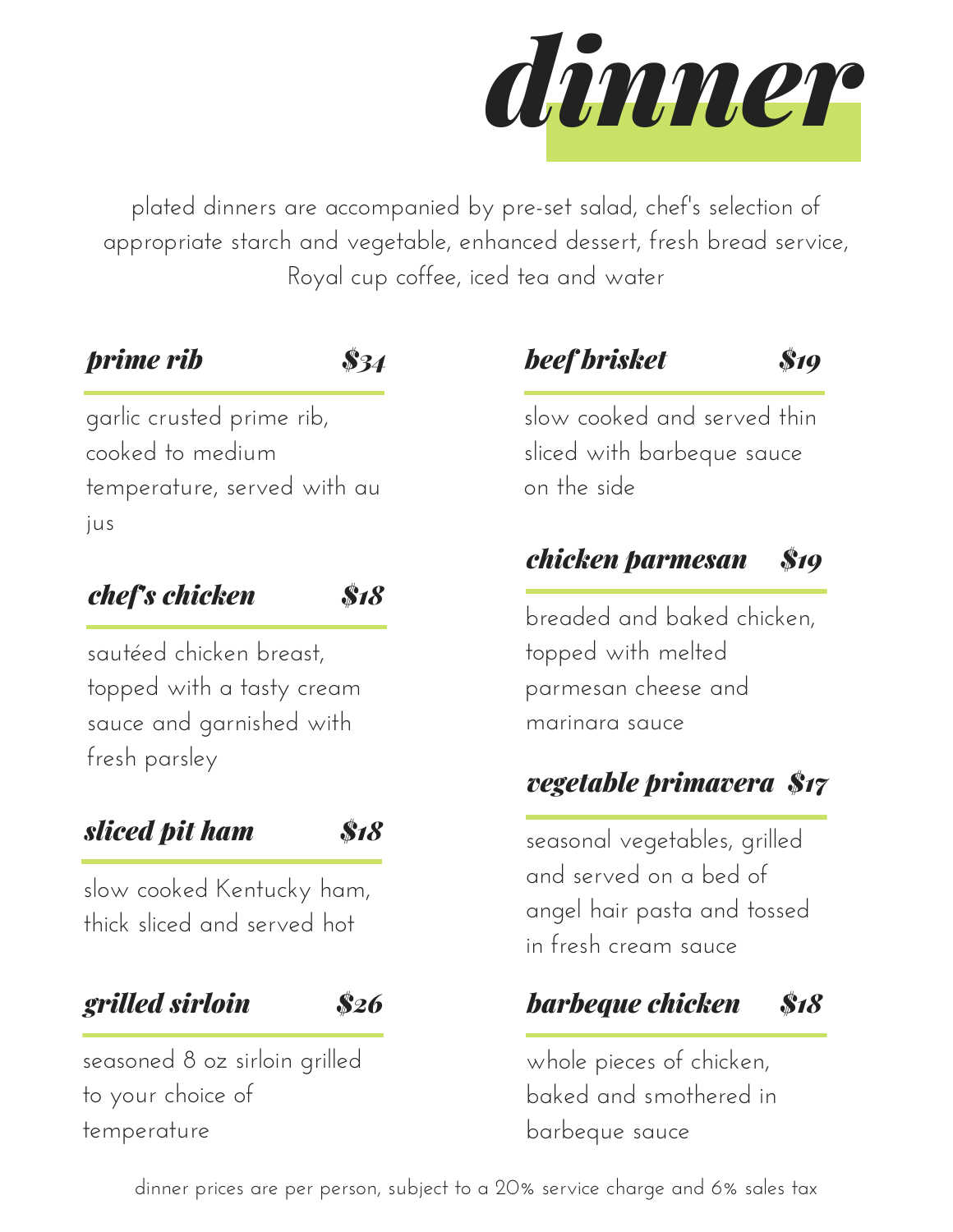

### *screaming eagle buffet \$25*

- garden mixed greens
- potato salad
- fried chicken
- barbeque pulled pork
- baked beans
- southern style green beans
- macaroni and cheese
- warm cornbread muffins
- Derby pie
- Royal cup coffee
- iced tea and water

# *fish fry buffet \$23*

- garden mixed green salad
- coleslaw
- fried catfish
- macaroni and cheese
- southern style green beans
- hush puppies
- Royal cup coffee
- iced tea and water

# *that's amore buffet \$21*

- Caesar salad
- grilled chicken
- chef's selection two pastas
- meaty marinara sauce
- alfredo sauce
- baked lasagna
- tiramisu
- iced tea and water

dinner prices are per person, subject to a 20% service charge and 6% sales tax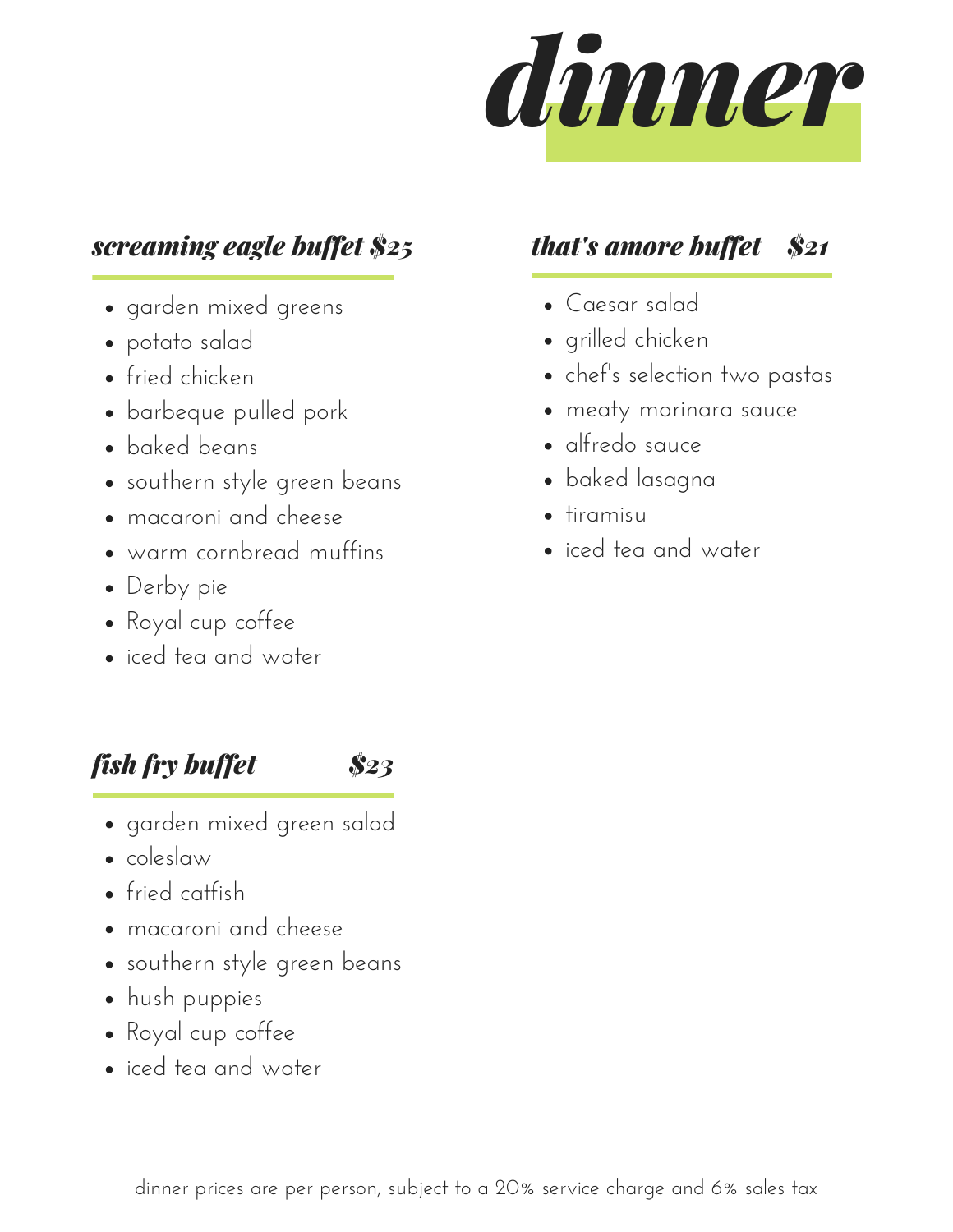

#### *salads*

cold salad (select one): -potato -pasta -button mushroom -coleslaw mixed garden green salad

### *starches (select one)*

rice pilaf mashed potatoes red bliss potatoes

# *vegetables (select one)*

country style green beans squash medley candied carrots brussel sprouts

# *entrées (select one)*

chicken parmesan London broil chicken alfredo vegetable primavera baked tilapia princess chicken

# *desserts (select one)*

sliced cheesecake chocolate lover's cake carrot cake key lime pie

#### *accompaniments*

freshly baked rolls with butter iced sweet tea Royal cup coffee water